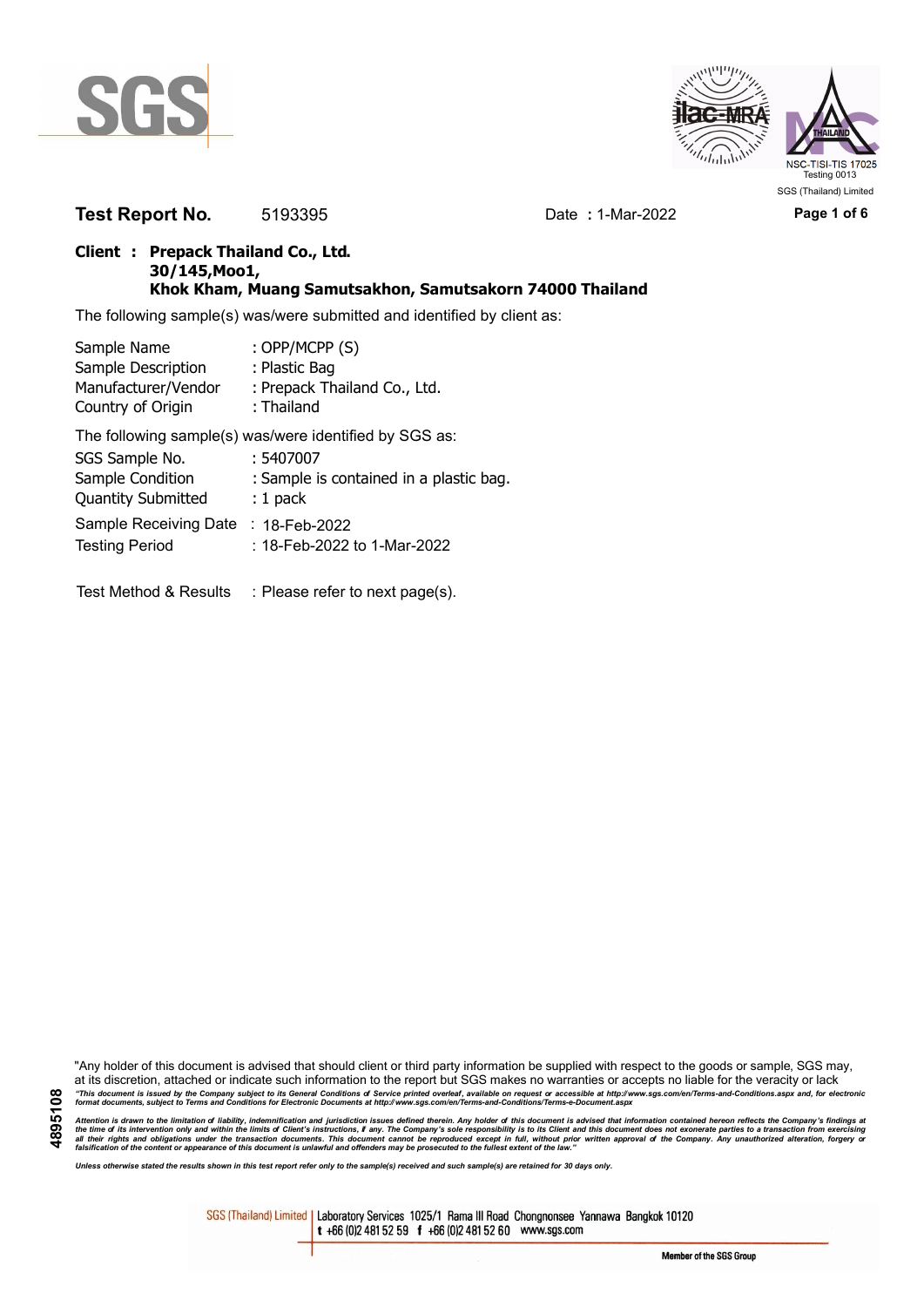



# **Test Report No.** 5193395 Date : 1-Mar-2022 Page 2 of 6

### **Test Requested & Result Summary**

Test Requested : Please refer to the result summary (Test parameter(s) was/were selected by client).

Result Summary:

| <b>Test Requested</b>                                                                                                                                      | Conclusion  |
|------------------------------------------------------------------------------------------------------------------------------------------------------------|-------------|
| Notification of the Ministry of Public Health (No.295) B.E. 2548 (2005):<br>Qualities or standard for container made from plastic<br>a) Polypropylene (PP) |             |
| 1. Lead content                                                                                                                                            | <b>PASS</b> |
| 2. Cadmium content                                                                                                                                         | <b>PASS</b> |
| 3. Heavy metal (as lead) in 4% concentrated acetic acid extraction                                                                                         | <b>PASS</b> |
| 4. Quantity of potassium Permanganate Consumed                                                                                                             | <b>PASS</b> |
| 5. Residue after Evaporation Test                                                                                                                          | <b>PASS</b> |
| 6. Migration of color Extraction                                                                                                                           | <b>PASS</b> |

#### Remark:

1.Test results in this report are applicable for the item tested and reflects the tested sample as received. 2.The decision rules based on simple acceptance which the probability of false accept may be as high as 50% in case the results is exactly on the tolerance limit.

## **Signed for and on behalf of SGS (Thailand) Limited**

**Rutchuporn Moungsom Laboratory manager - Hardgood**

"Any holder of this document is advised that should client or third party information be supplied with respect to the goods or sample, SGS may, at its discretion, attached or indicate such information to the report but SGS makes no warranties or accepts no liable for the veracity or lack "This document is issued by the Company subject to its General Conditions of Service printed overleaf, available on request or accessible at http://www.sgs.com/en/Terms-and-Conditions.aspx and, for electronic<br>format docume

Attention is drawn to the limitation of liability, indemnification and jurisdiction issues defined therein. Any holder of this document is advised that information contained hereon reflects the Company's findings at<br>all th

*Unless otherwise stated the results shown in this test report refer only to the sample(s) received and such sample(s) are retained for 30 days only.*

SGS (Thailand) Limited | Laboratory Services 1025/1 Rama III Road Chongnonsee Yannawa Bangkok 10120 t +66 (0)2 481 52 59 f +66 (0)2 481 52 60 www.sgs.com

Member of the SGS Group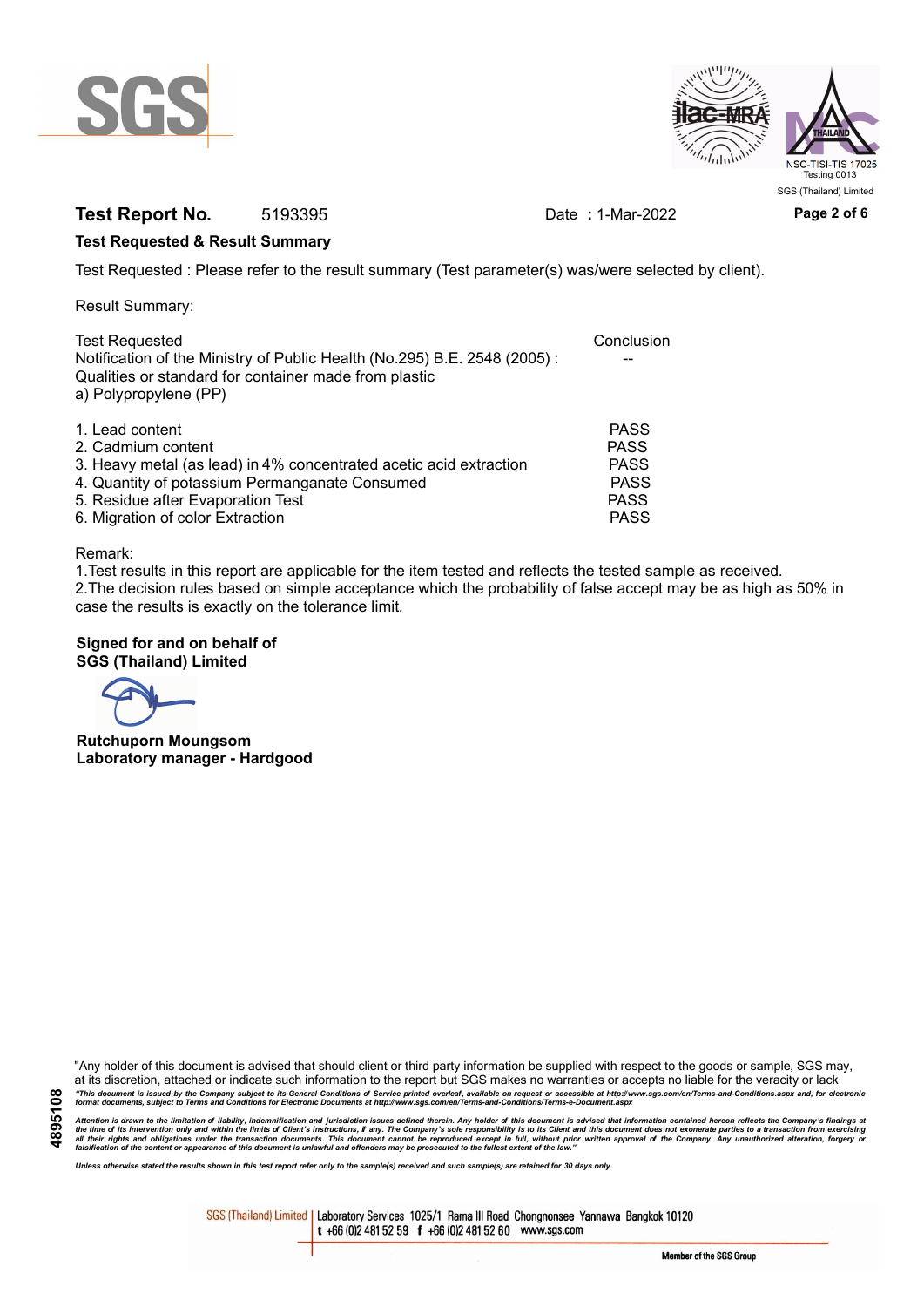



# **Test Report No.** 5193395 Date **:** 1-Mar-2022 **Page 3 of 6**

**TEST RESULTS**

**Notification of the Ministry of Public Health (No.295) B.E. 2548 (2005) : Qualities or standard for container made from plastic.**

### **a) Polypropylene (PP)**

### **Qualities and standard of plastic**

Method : With reference to TIS 656: 2556. Analysis was performed by ICP-OES.

| <b>Details</b>     | Result (1)<br>(mg/kg) | <b>Limit of Quantitative</b><br>(mg/kg) | <b>Permissible Limit</b><br>(mg/kg) |
|--------------------|-----------------------|-----------------------------------------|-------------------------------------|
| Lead content***    |                       | 2.0                                     | 100                                 |
| Cadmium content*** |                       | 2.0                                     | 100                                 |

Sample Description :

1. Metallized/clear plastic film with multicolor printed

Note :

**4895108**

1. mg/kg = milligram per kilogram

 $2. <$  = Less than

"Any holder of this document is advised that should client or third party information be supplied with respect to the goods or sample, SGS may, at its discretion, attached or indicate such information to the report but SGS makes no warranties or accepts no liable for the veracity or lack "This document is issued by the Company subject to its General Conditions of Service printed overleaf, available on request or accessible at http://www.sgs.com/en/Terms-and-Conditions.aspx and, for electronic<br>format docume

Attention is drawn to the limitation of liability, indemnification and jurisdiction issues defined therein. Any holder of this document is advised that information contained hereon reflects the Company's findings at<br>all th

*Unless otherwise stated the results shown in this test report refer only to the sample(s) received and such sample(s) are retained for 30 days only.*

SGS (Thailand) Limited | Laboratory Services 1025/1 Rama III Road Chongnonsee Yannawa Bangkok 10120 t +66 (0)2 481 52 59 f +66 (0)2 481 52 60 www.sgs.com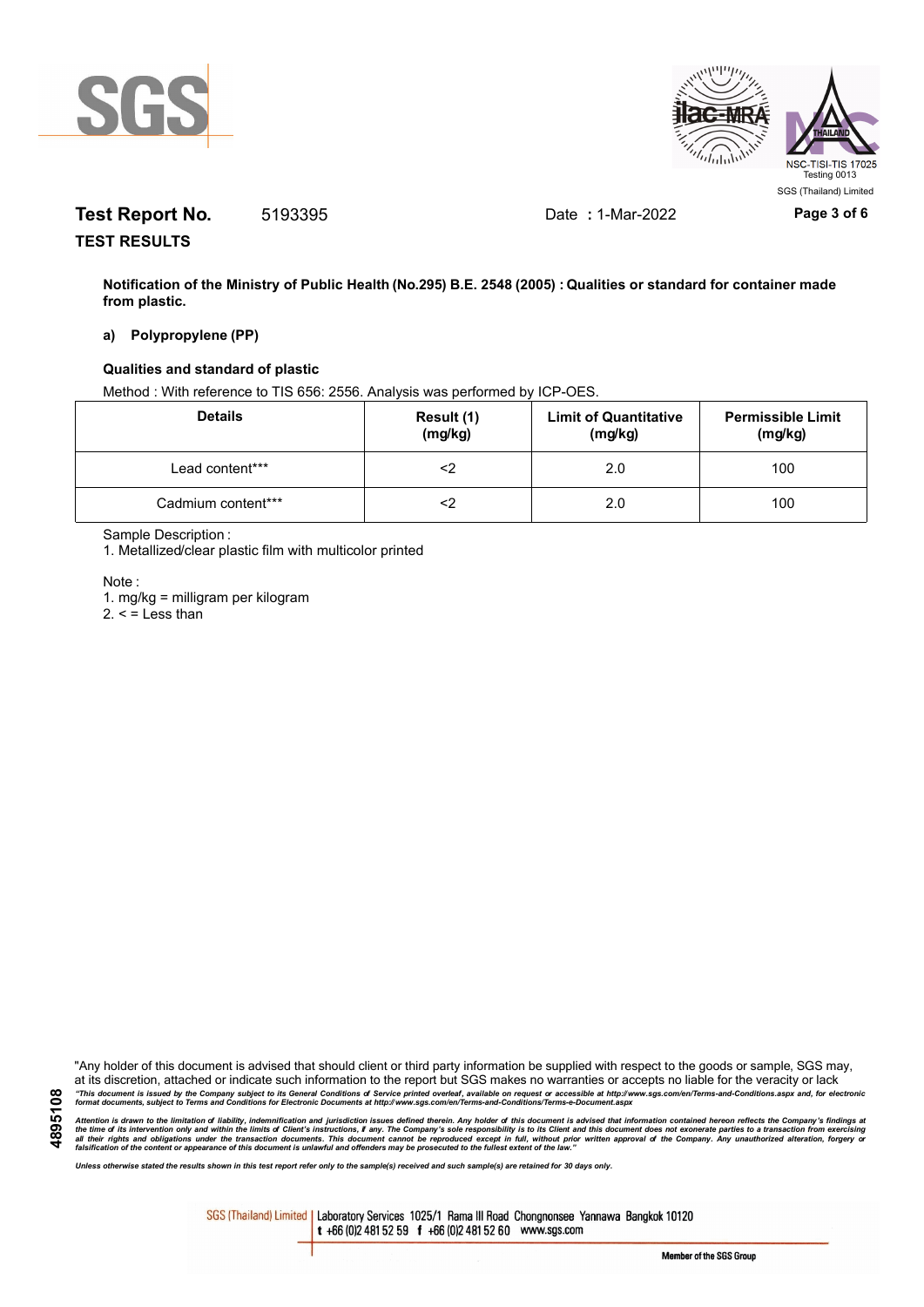



# **Test Report No.** 5193395 Date **:** 1-Mar-2022 **Page 4 of 6**

### **TEST RESULTS**

### **Qualities and standard of dissemination**

Method : With reference to TIS 656: 2556.

| <b>Details</b>                                                                      | Test Condition <sup>^</sup>                | Result (1)<br>(mq/dm3) | <b>Limit of Quantitative</b><br>(mg/dm3) | <b>Permissible Limit</b><br>(mg/dm3) |
|-------------------------------------------------------------------------------------|--------------------------------------------|------------------------|------------------------------------------|--------------------------------------|
| Heavy metal (calculated as lead) in<br>4% concentrated acetic acid<br>extraction*** | 30 minute at<br>60 degree C                | $<$ 1                  |                                          |                                      |
| Potassium permanganate used for<br>reaction in water extraction***                  | 30 minute at<br>60 degree C                | $<$ 1                  | 1.0                                      | 10                                   |
| Residue substances which is<br>evaporate in water***                                | 30 minute at<br>60 degree C                | $3$                    | 3.0                                      | 30                                   |
| Residue substances which is<br>evaporate in 4% concentrated acetic<br>acid***       | 30 minute at<br>60 degree C                | $<$ 3                  | 3.0                                      | 30                                   |
| Residue substances which is<br>evaporate in 20% concentrated<br>alcohol***          | 30 minute at<br>60 degree C                | $3$                    | 3.0                                      | 30                                   |
| Residue substances from volatile<br>matters in normal heptane***                    | Room temperature<br>(1 hr. at 25 degree C) | $3$                    | 3.0                                      | 150                                  |

Sample Description :

1. Metallized / clear plastic film with mulicolor printed (inside)

Note :

1. mg/dm3 = milligram per cubic decimeter

2. Degree C = degree Celsius

 $3. <$  = Less than

Remark :

1.  $^{\circ}$  = In case of the use at temperature not higher than 100 degree Celsius

"Any holder of this document is advised that should client or third party information be supplied with respect to the goods or sample, SGS may, at its discretion, attached or indicate such information to the report but SGS makes no warranties or accepts no liable for the veracity or lack "This document is issued by the Company subject to its General Conditions of Service printed overleaf, available on request or accessible at http://www.sgs.com/en/Terms-and-Conditions.aspx and, for electronic<br>format docume

Attention is drawn to the limitation of liability, indemnification and jurisdiction issues defined therein. Any holder of this document is advised that information contained hereon reflects the Company's findings at<br>all th

*Unless otherwise stated the results shown in this test report refer only to the sample(s) received and such sample(s) are retained for 30 days only.*

SGS (Thailand) Limited | Laboratory Services 1025/1 Rama III Road Chongnonsee Yannawa Bangkok 10120 t +66 (0)2 481 52 59 f +66 (0)2 481 52 60 www.sgs.com

Member of the SGS Group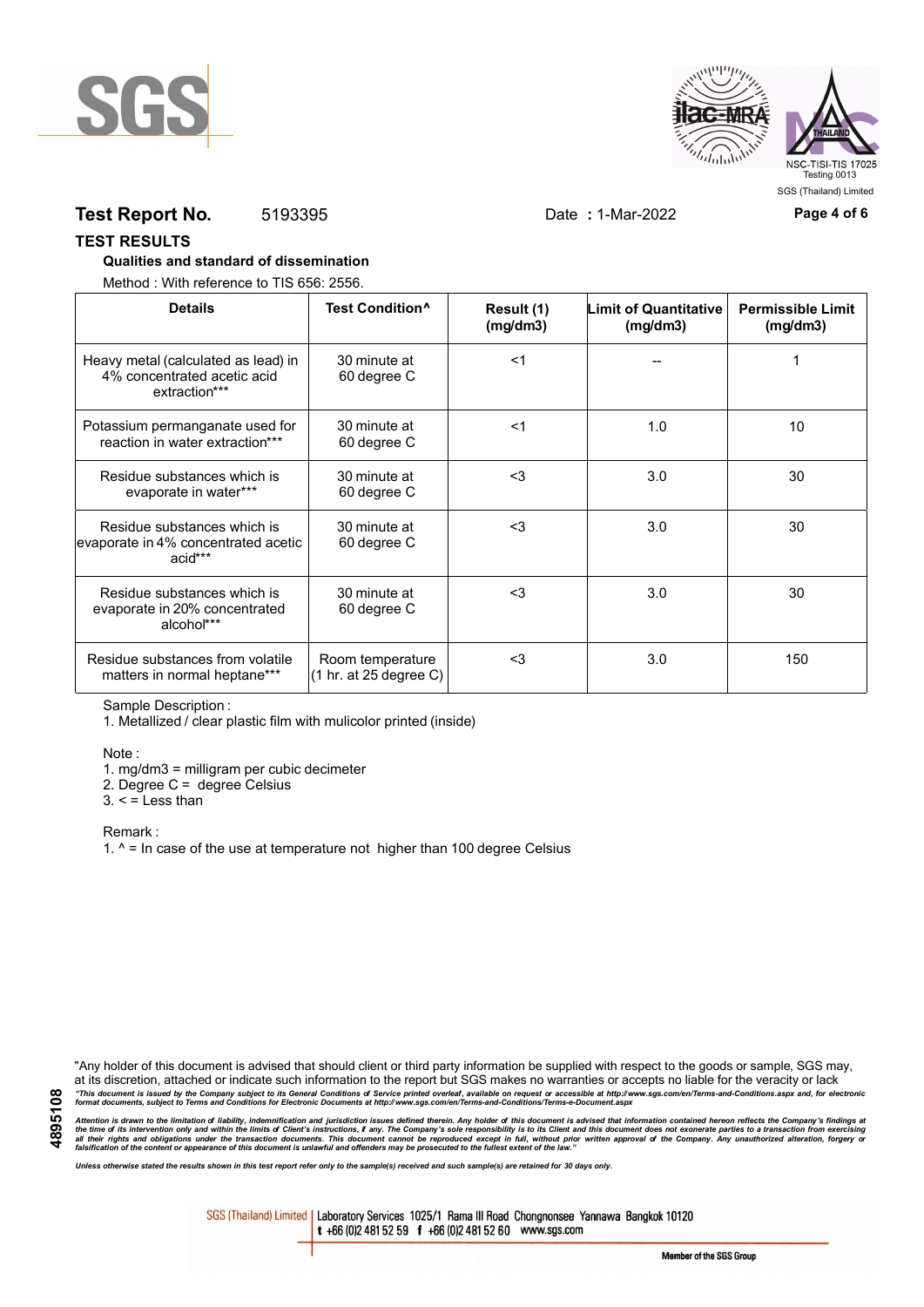



# **Test Report No.** 5193395 Date **:** 1-Mar-2022 **Page 5 of 6**

### **TEST RESULTS**

### **Qualities and standard of dissemination**

Test Method : With reference to TIS 655 -1 : 2553

| <b>Details</b>                         | Test Condition <sup>^</sup> | Result (1)               | <b>Permissible Limit</b> |
|----------------------------------------|-----------------------------|--------------------------|--------------------------|
| Migration of color extract by water*** | 30 minute at<br>60 degree C | Negative<br>(See Note 2) | <b>Negative</b>          |
| Migration of color extract by          | 30 minute at                | Negative                 | Negative                 |
| 4% concentrated acetic acid***         | 60 degree C                 | (See Note 2)             |                          |
| Migration of color extract by          | 30 minute at                | Negative                 | <b>Negative</b>          |
| 20% concentrated alcohol***            | 60 degree C                 | (See Note 2)             |                          |
| Migration of color extract by          | Room temperature            | Negative                 | <b>Negative</b>          |
| normal heptanes***                     | (1 hr. at 25 degree C)      | (See Note 2)             |                          |

#### Sample Description :

1. Metallized / clear plastic film with mulicolor printed (inside)

Note :

1. Degree C = degree Celsius

2. "Negative" mean it's not presence of color migration/ "Positive" mean it's presence of color migration

#### Remark :

1.  $^{\circ}$  = In case of the use at temperature not higher than 100 degree Celsius

Remark:The test item(s) marked \*\*\* on test report is/are analyzed at SGS (Thailand) Limited, address: 41/16-20 and 41/23 Soi Rama III 59, Rama III road, Chongnonsee, Yannawa, Bangkok.

**4895108**

"Any holder of this document is advised that should client or third party information be supplied with respect to the goods or sample, SGS may, at its discretion, attached or indicate such information to the report but SGS makes no warranties or accepts no liable for the veracity or lack "This document is issued by the Company subject to its General Conditions of Service printed overleaf, available on request or accessible at http://www.sgs.com/en/Terms-and-Conditions.aspx and, for electronic<br>format docume

Attention is drawn to the limitation of liability, indemnification and jurisdiction issues defined therein. Any holder of this document is advised that information contained hereon reflects the Company's findings at<br>all th

*Unless otherwise stated the results shown in this test report refer only to the sample(s) received and such sample(s) are retained for 30 days only.*

SGS (Thailand) Limited | Laboratory Services 1025/1 Rama III Road Chongnonsee Yannawa Bangkok 10120 t +66 (0)2 481 52 59 f +66 (0)2 481 52 60 www.sgs.com